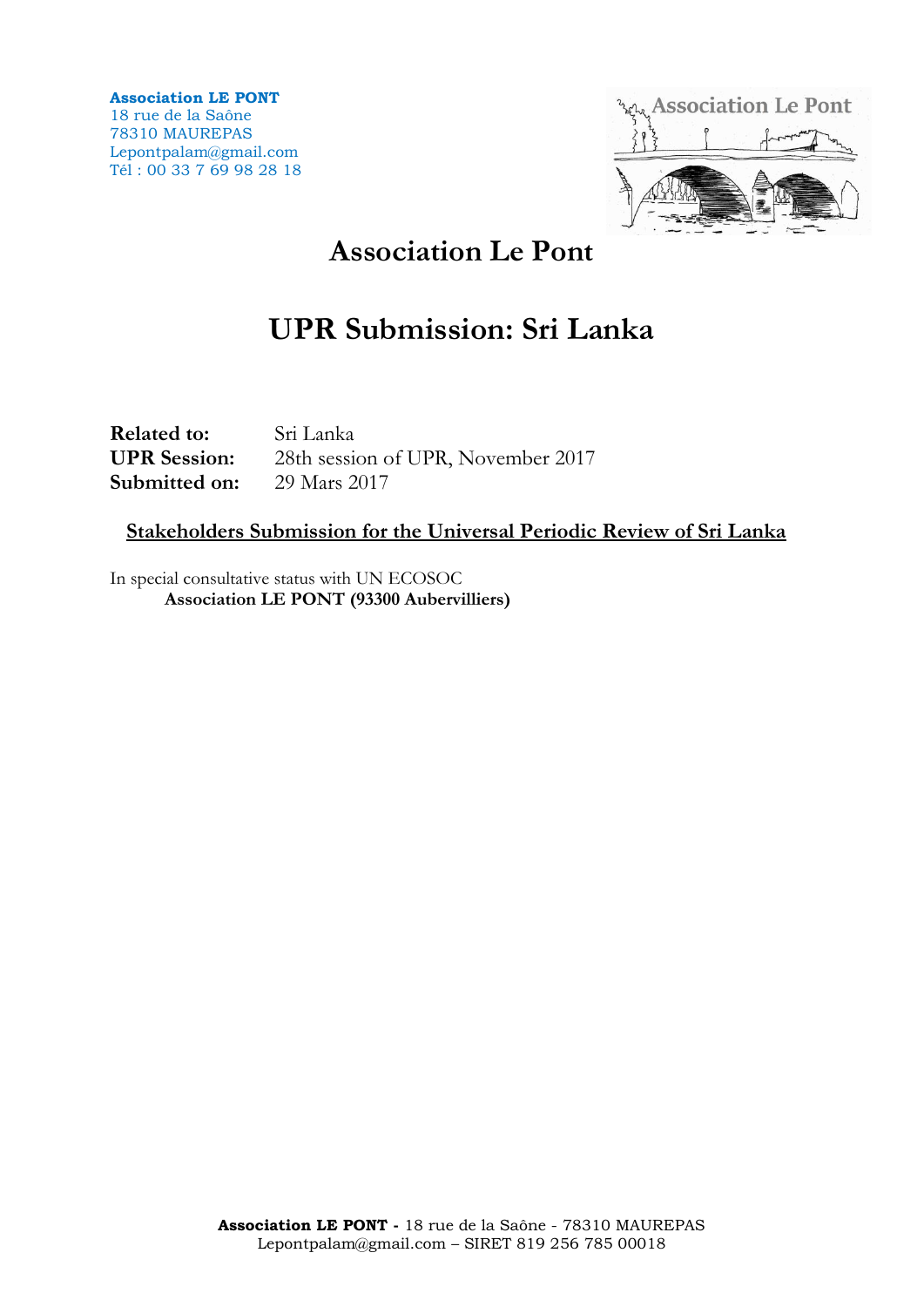### **Sri Lanka's Sixth Amendment: A Violation Of UN Charter And Fundamental Human Rights**

Late President JR Jayewardene of Sri Lanka after allowing and being complicit in the massacres of Tamils in the 1977, 1983 pogroms and justifying them as a normal reaction of Sinhalese to take revenge on innocent Tamils, hurriedly passed the 6th amendment to the constitution in August 1983 to stifle the voice of Tamils. The amendment's important sections are under:

Article. 157 "No political party or other association or organization shall have one of its objectives or aims in the establishment of a separate state within the territories of Sri Lanka"

"No person shall directly or indirectly in or outside Sri Lanka, support, espouse, promote, finance, encourage or advocate the establishment of a separate state within the territory of Sri Lanka which if found guilty could strip his/her civic rights etc.

Penalties include: Loss of civic rights citizenship, confiscation of moveable and unmoveable properties etc. There is also a provision "requiring elected members of parliament to take oaths swearing allegiance and loyalty to the unitary constitution of Sri Lanka" It is relevant to note that a case against Tamil National Alliance Party is now pending in the Supreme Court of Sri Lanka alleging their violation of the 6th amendment by indirectly and/or directly calling for a separate state for Tamils in their election manifesto. However, Tamil National Alliance Party has subsequently handed over a written undertaking to the Speaker in the Parliament of Sri Lanka owing their allegiance to a unitary state and renouncing a separate state for Tamils in Sri Lanka. This matter is thus silenced by the Tamil National Alliance Party for the time being and it is still open for Tamil National Alliance to raise the legality and validity of the provisions of sixth amendment which flout the provisions of UN Charter and UN Covenant on Civil and Political rights 1966 and the International Covenant on Economic and Social rights 1966 to which Sri Lanka is a signatory.

Sri Lanka joined the UN in 1955 and is a member, being duty bound to follow the principles and provisions embodied in the UN Charter and other conventions to which it signed and pledged to observe.

UN preamble of December 10, 1948 says: "Whereas recognition of the inherent dignity and of the equal and inalienable rights of all members of the human family is the foundation of the freedom of justice and peace in the world" and the UN's Universal Declaration of Human Rights December 10, 1948 lists the following rights to each individual of a member state.

The right to freedom of:

- 1. Speech
- 2. Peaceful assembly
- 3. Choice of Religion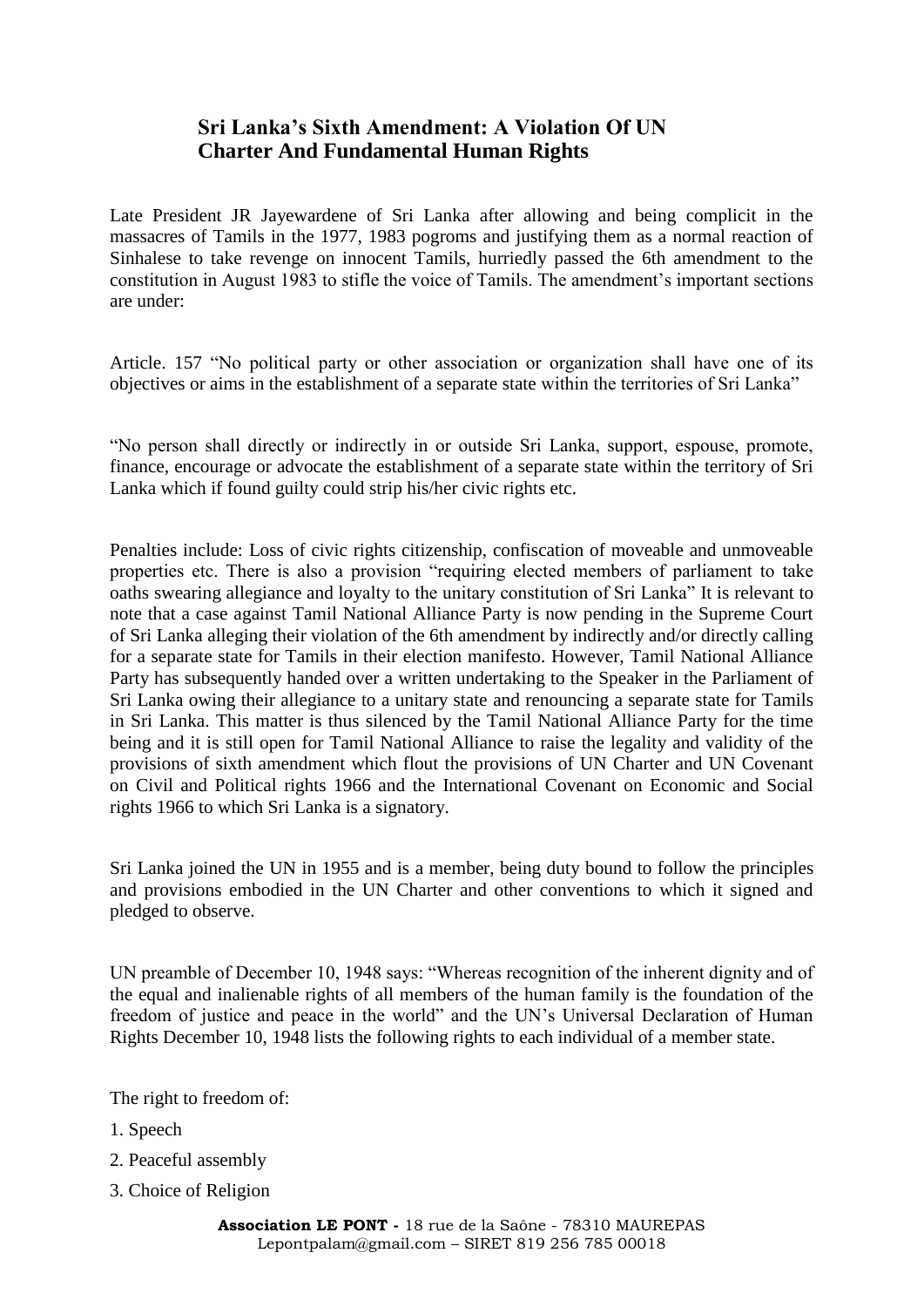- 4. Right to security of person
- 5. Presumption of innocence until proved guilty according law in a public trial
- 6. Right to a fair and public hearing by an impartial jury Tribunal

Article 19 says:''Everyone has the right to freedom of opinion and expression. This right includes freedom to hold opinions without interference and to seek to receive and impart information and ideas through any media and regardless of frontiers''

Article 30 says:''Nothing in the declaration may be interpreted as implying for any state, group or person any right to engage in any activity or to perform any act aimed at the destruction of any of the rights and freedoms set forth herein'' Art (2) also states''Furthermore no distinction shall be made on the basis of the political jurisdictional or international status of that country to which a person belongs whether it may be independent, trustee etc and every person is entitled to all the rights and freedoms set forth in the declaration without distinction of any kind, such as race, colour, sex, language, religions political or other opinion national or social origins, property, birth or other status''

The Preamble of Universal declaration of Human Rights among others mentions:

''Whereas it is essential, if a man is not to be compelled to have recourse, as a last resort to rebellion against tyranny and repression that human rights should be protected by the rule of law''

Article 1 of UN Covenant on Civil and Political Rights grants the inherent right of selfdetermination to peoples as follows: '' All peoples have the right of self-determination. By virtue of that right, they freely determine their political status and thereby pursue their economic, social and cultural development''

The right of self-determination is now a fundamental right and thus recognized as a principle with legal validity exercisable by peoples of nations who have subscribed to it in the UN. This right has been successfully exercised by many countries in Africa to free themselves from the colonial rulers during the 1960s. However, Tamils in Sri Lanka who have suffered and continue to suffer under the successive Sinhala-majority governments, have been denied of their right to freely determine their political status due to the anti-democratic piece of legislation enacted in 1983 as the sixth amendment to the constitution. The sixth amendment prohibits, a political party, or association or organization having objectives or aims to establish a separate state within Sri Lanka. It also prohibits a person in or outside Sri Lanka to encourage, support espouse, promote, finance encourage or advocate directly or indirectly the establishment of a separate state within Sri Lanka.

This amendment clearly violates the UN Article of the right of self-determination in addition to the violation of freedom speech embodied in the Universal Declaration of Human Rights 1948 Article 19 which is granted to each individual of a member state.

This legislation being a violation of UN charter provision enacted against the Tamils in Sri Lanka , can be seen from the following reasons: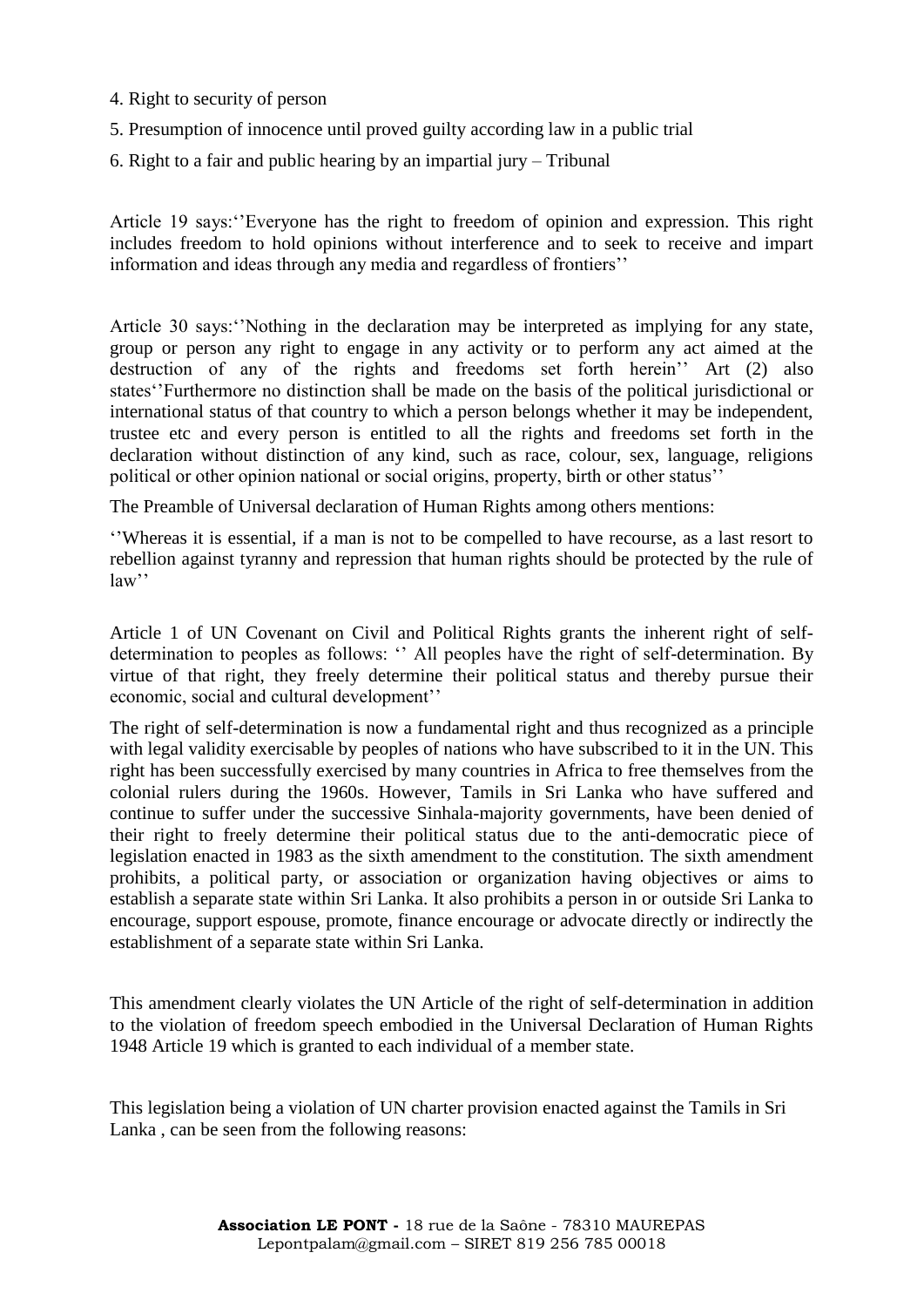1. Tamils living in Sri Lanka are peoples to qualify and fall within the provisions of article one, as their independent rules were recognized until 1833 when the British rulers imposed their unitary form of government in Sri Lanka.

2. The Article does not set any pre-conditions to resort and exercise their right of selfdetermination.

3. The Article is primarily intended and aimed at those peoples who are victims of discrimination, massacres, genocide, marginalised, or facing extinction due to overt and covert measures of Governments in power and to those peoples ruled by colonial masters.

4. The Tamils qualify to resort to this right for the following reasons: – Various discriminatory legislations enacted against them since 1948.

Eg: Sinhala only Act 1956, Standardisation act 1972, numerous pogroms in 1956, 1958, 1977, 1981, 1983 and 2009 which reveal the A hidden agenda of genocide – cultural, structural and ethnic since 1948.

5. An agenda of making Sri Lanka a Sinhala-Buddhist state – measures include, building of Buddhist Viharas, Buddha Statutes (in the north and East where there is no Buddhists. stationing of one soldier to every civilians in the north. Seizure and occupation of civilians lands depriving of occupation and earnings to owners of seized lands and displacement of civilians in thousands, languishing political prisoners. Entrenched culture of impunity to security personnel, absence of credible judicial process. A programme of systematic colonization of parts of Tamils  $\overline{s_{\text{EP}}}$  homeland area of north-east was initiated and is continuing subtly. Peoples without land will become peoples lost among other peoples and ultimately face extinction.

In summary: The right of self-determination is recognized as an inherent and inalienable right legally bestowed on all peoples of countries who are members of UN. Though UN has omitted to prescribe an international mechanism to achieve this objectives, the ways and means are open and left with the peoples to choose the proper method including the right to rebel against oppressive states as stated in the preamble of human rights.

Viewing the above provisions of UN, the sixth amendment of Sri Lanka is nothing but a piece of legislation striking at those provisions, even nullifying them to the detriment of the Tamils. The freedom of speech and expression being suffocated, Tamils are at the mercy of Sri Lankan governments, and under silence denied with the freedom to express their opinion and agitate for the right of self-determination through referendum.

A referendum is a pre-requisite for the Tamils to decide their own fate, whether to opt for an autonomous rule, or a separate state or a confederation or even a federal form of government.

The sixth amendment is therefore draconian in effect as it extends its arms long enough to haul up any person even outside Sri Lanka, whether citizen or not including even foreign heads officials or organizations who dare to support the cause of a separate Tamil state. One who calls for separate state and another one saying Tamils cannot co-exist with Sinhalese become equally liable under the privisons of sixth amendment.

The UN, Its Secretary-General, Human Rights Council and the countries including concerned human rights organizations must pay their attention to this gross continuing violation of an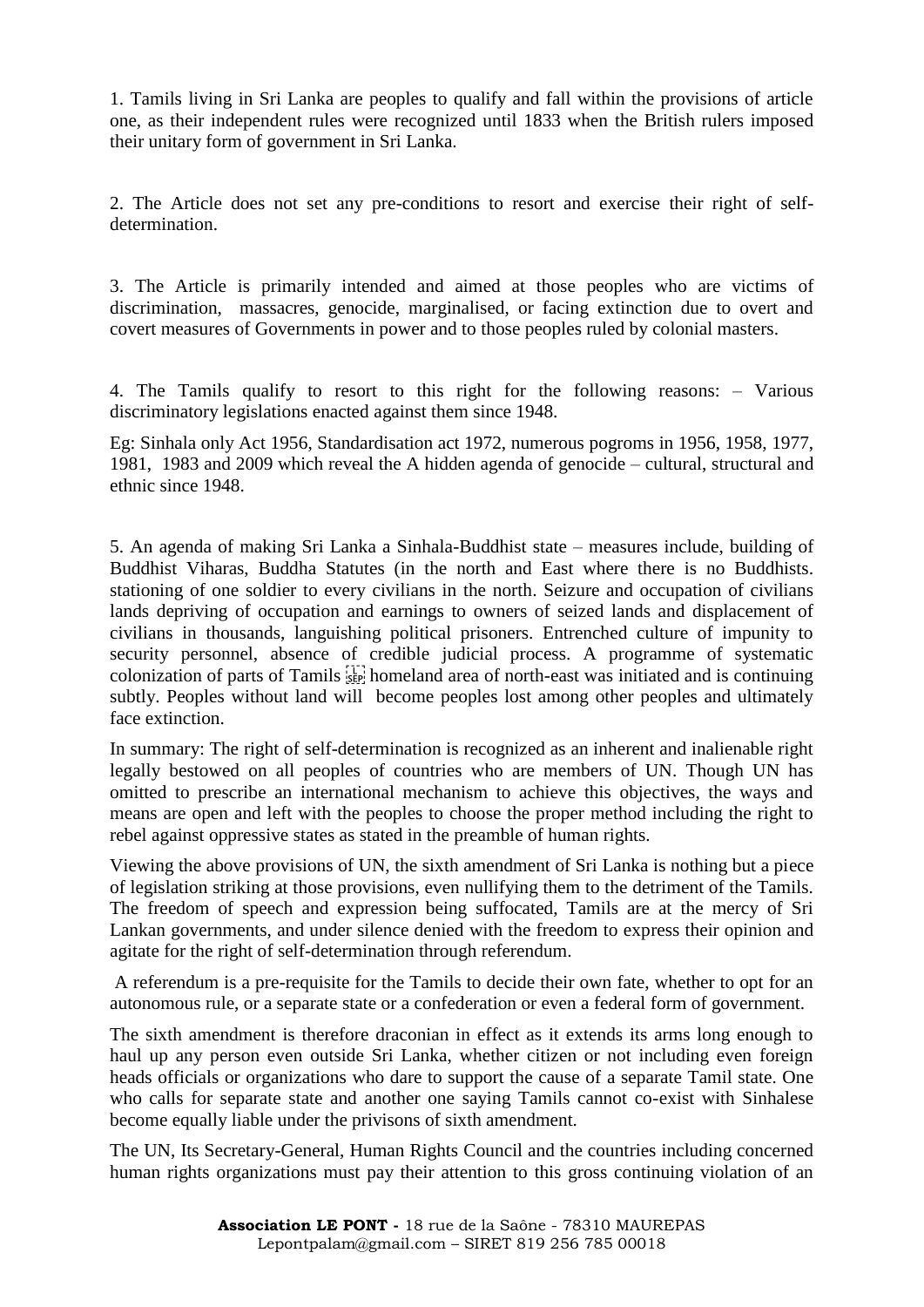international UN legal principle laid out under Article (1) of UN Covenant and through Article (2),(19] and (30) of human rights and take appropriate measures against Sri Lanka to right the wrong and mete out justice to the beleaguered Tamils while upholding the legitimacy and sanctity of UN human rights provisions, ensuring its compliance and setting up a precedent for any other rogue nation to take notice of. Though Sri Lanka's domestic laws supersede other laws, its violations and breaches of UN provisions rightfully and without delay deserve the attention of UN, International community and Human Rights Council.

The armed insurgency or war against the unitary Sri Lankan state was a resolute and collective reaction of the Eelam Tamil people and their youth, and an inevitable historical response to the systematic and institutionalised oppression, and structural genocide orchestrated by the state towards the Tamils.

The democratic venues to address the Tamil national grievances and aspirations were systematically dismantled and silenced by the Sri Lankan state, which orchestrated repression and pogroms against the Tamils from 1948 until 1977, during the course of their non-violent struggles for national emancipation. The Sri Lankan state denies the national existence of the Tamils as well as depriving them of the right to self-determination.

The 6th amendment of the constitution of Sri Lanka criminalises anyone who espouses the democratic right of the Tamil people to self-determination and independence, as it is deemed a threat to the "territorial integrity, unity and sovereignty" of the Sri Lankan state.

Hence, Tamils incarcerated by the judicial system of the state and its armed forces through the use of emergency laws, are not criminals threatening the state, but political prisoners and prisoners of war, who advocated the political rights and aspirations as well as the security and liberty of the Tamil people in the island of Sri Lanka.

The present government of Sri Lanka is calling itself as a government of good governance which should have the characteristic of Allocation and management of resources to respond to collective problems, including participation, transparency, accountability, rule of law effectiveness and equity''

Good governance should not end up as a smokescreen and shield to hide the bad governance which is in progress.

## **Recommandations**

#### **Anti-Terrorism Legislation**

- a. Repeal the Prevention of Terrorism Act and abolish the system of administrative detention;
- b. Ensure that security measures adopted in the context of armed violence comply with international human rights law;
- c. Release all individuals arrested under emergency or anti-terrorism laws, unless they are charged with recognizable criminal offences and remanded by an independent, regularly constituted court. Any trials must be held promptly and in regularly constituted courts with all internationally recognized safeguards provided.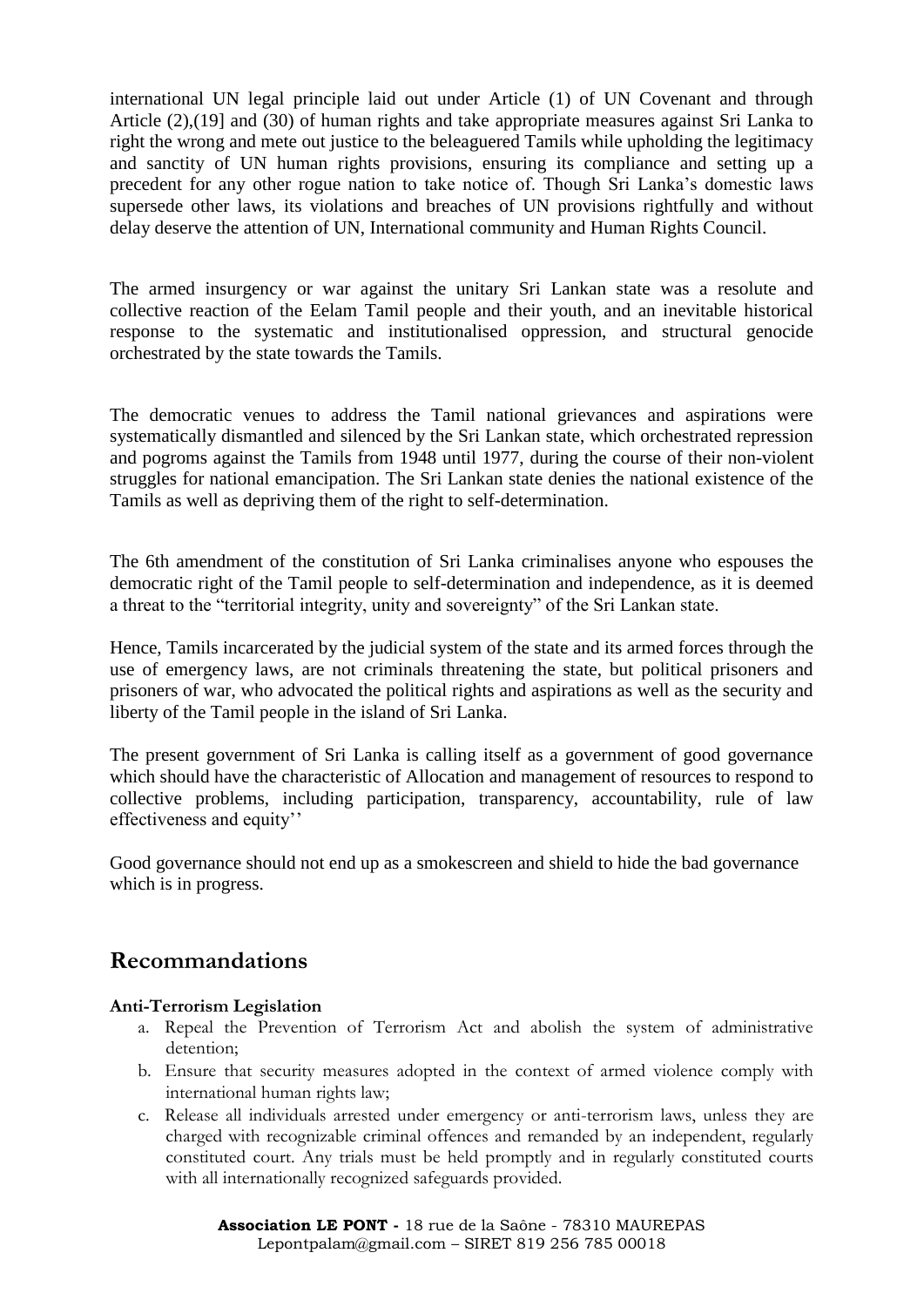#### **National Human Rights Action Plan**

d. Promptly implement the concrete human rights commitments contained in the National Human Rights Action Plan, particularly those that will protect against ongoing gross violations of human rights and ensure an end to impunity.

#### **National Institutions**

e. Strengthen and ensure the independence of human rights institutions such as the National Human Rights Commission,

#### **Witness Protection**

f. Initiate and implement effective witness and victim protection, in line with commitments made during the previous review but not yet implemented.

#### **Torture and ill-treatment**

g. Implement the recommendations of the Special Rapporteur on torture, including to strengthening legal safeguards for eliminating all forms of ill treatment or torture in prisons and detention centres.

#### **Death Penalty**

h. Abolish the death penalty and commute all death sentences to terms of imprisonment.

#### **Extrajudicial Executions**

i. Investigate and prosecute all allegations of extrajudicial, summary or arbitrary killings and bring the perpetrators to justice in accordance with international standards.

#### **Impunity**

- j. Take all necessary measures to prosecute and punish perpetrators of violations of international human rights law and humanitarian law.
- k. Stop to protect war criminals and promote them as high level diplomats

#### **War crime, Crime against Humanity and Genocide**

- l. We request you to take measures to judicially address the Genocide against the Tamil people as called upon by the unanimous resolution adopted by the Northern Provincial Council of Sri Lanka in February 2015.
- m. Recognise the obvious pattern of sexual abuse against Eelam Tamil women as being carried out with genocide intent.
- n. Initiate an independent international investigation into the genocide of Eelam Tamils on the island to bring perpetrators of the crime of genocide to justice.
- o. Application of international criminal law, including war crimes, crimes against humanity, and genocide;

#### **Ratification and implementation of international human rights treaties**

- p. Ratify and implement the International Convention for the Protection of All Persons from Enforced Disappearance;
- q. Implement the Optional Protocol to the Convention against Torture and Other Cruel, Inhuman or Degrading Treatment or Punishment;
- r. Ratify the Rome Statute of the International Criminal Court;
- s. Establish procedures in law to consider modalities for implementing the views of the UN Human Rights Committee.

#### **Right to Self Determination**